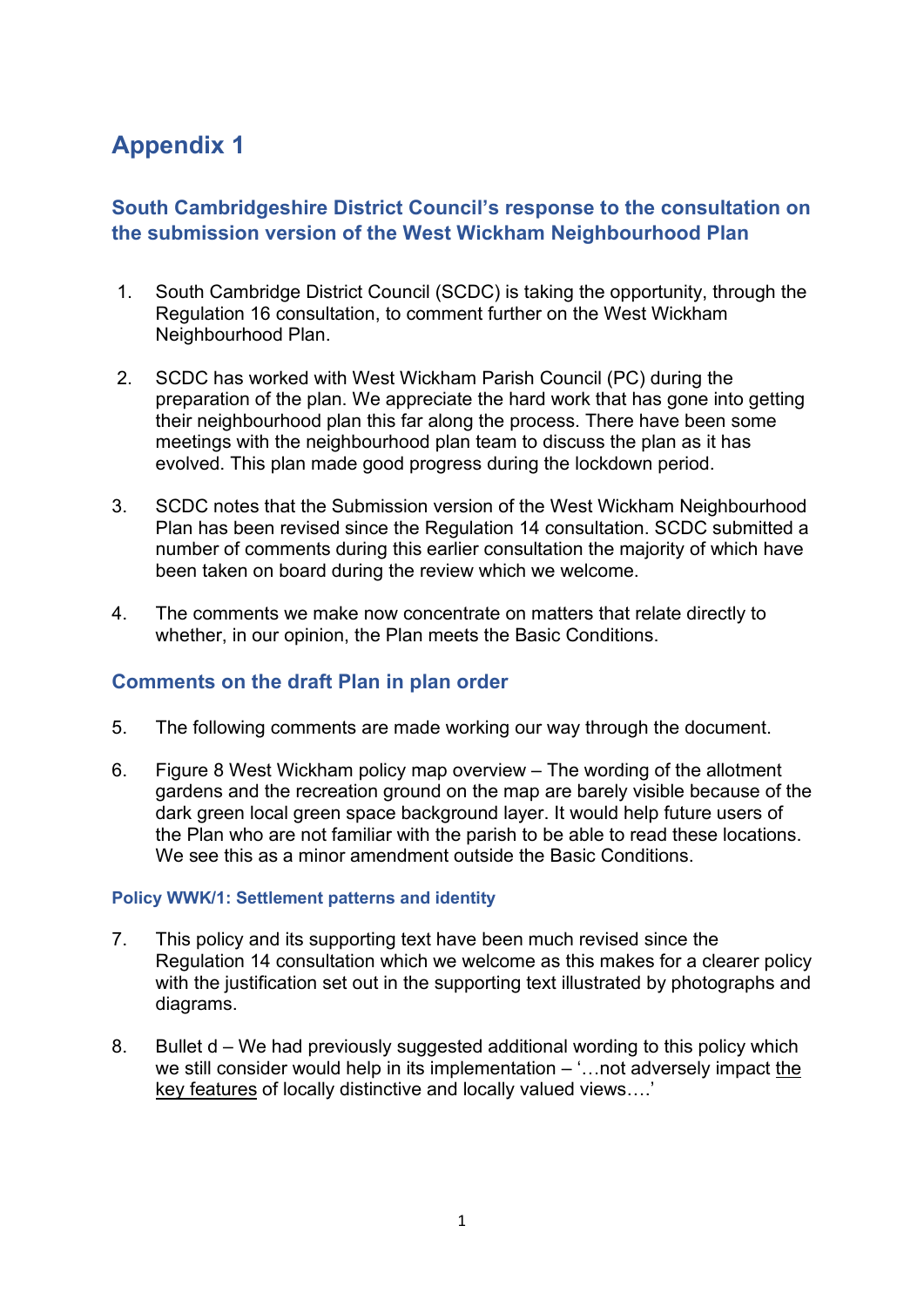#### **Policy WWK/2: Built environment characteristics**

- 9. A full description has been added to the supporting text to this policy about the different character areas within the parish. We support this inclusion.
- 10. However, our historic environment team remains of the view that the Platts Farm site is sufficiently prominent in the core section of the village that it merits a more specific reference in the description of Character Area 1.
- 11. Second part of policy We welcome the references to new boundary treatments and to paving, which are absolutely consistent with policy NH/14 of the local plan and the objective of protecting the historic environment. However, we consider that the wording of the policy could place greater emphasis on the specific issue of the impact inappropriate kerbstones, kerb heights and footways might have on the settings of listed buildings and the character of the conservation area. It would have been helpful to have more explanation within the supporting text on this issue.
- 12. For clarity we suggest that the following wording is added to the final sentence of the policy '...incorporating where necessary, appropriate boundary treatment to mitigate detracting impacts on to the street scene and public realm**.'**

## **Policy WWK/3 Heritage Assets**

- 13. We suggest that the policy refers to preserve or enhance as is used in the NPPF.
- 14. Our historic environment team considers that the reference to non-designated assets should not limit the application of the policy to those identified on Policy Map 4. Other assets might be identified in the future and the policy would have greater strength if it left open the possibility of other buildings or features being considered to be NDHAs.
- 15. The justification for the NDHA's identified would probably benefit from being still more robust. Some of the assets have been given explanations of their architectural or historic significance, but for others the comment is still only a statement of age and function.
- 16. Policy Map 4 This identifies the non-designated heritage assets in the parish which are numbered. We consider that it may be helpful for future users of the plan if the key included a list of these assets.
- 17. The Roman Road is included in the policy, but it is not shown on Policy Map 4. The extent of the feature is shown in Policy Map 8- this could be referenced in this policy to help those not familiar with the 'road'.

#### **Policy WWK/4: Local Green Space**

18. We welcome that Policy Map 6 now clearly shows the boundary of the Local Green Space and that safeguarded for future development of the village hall.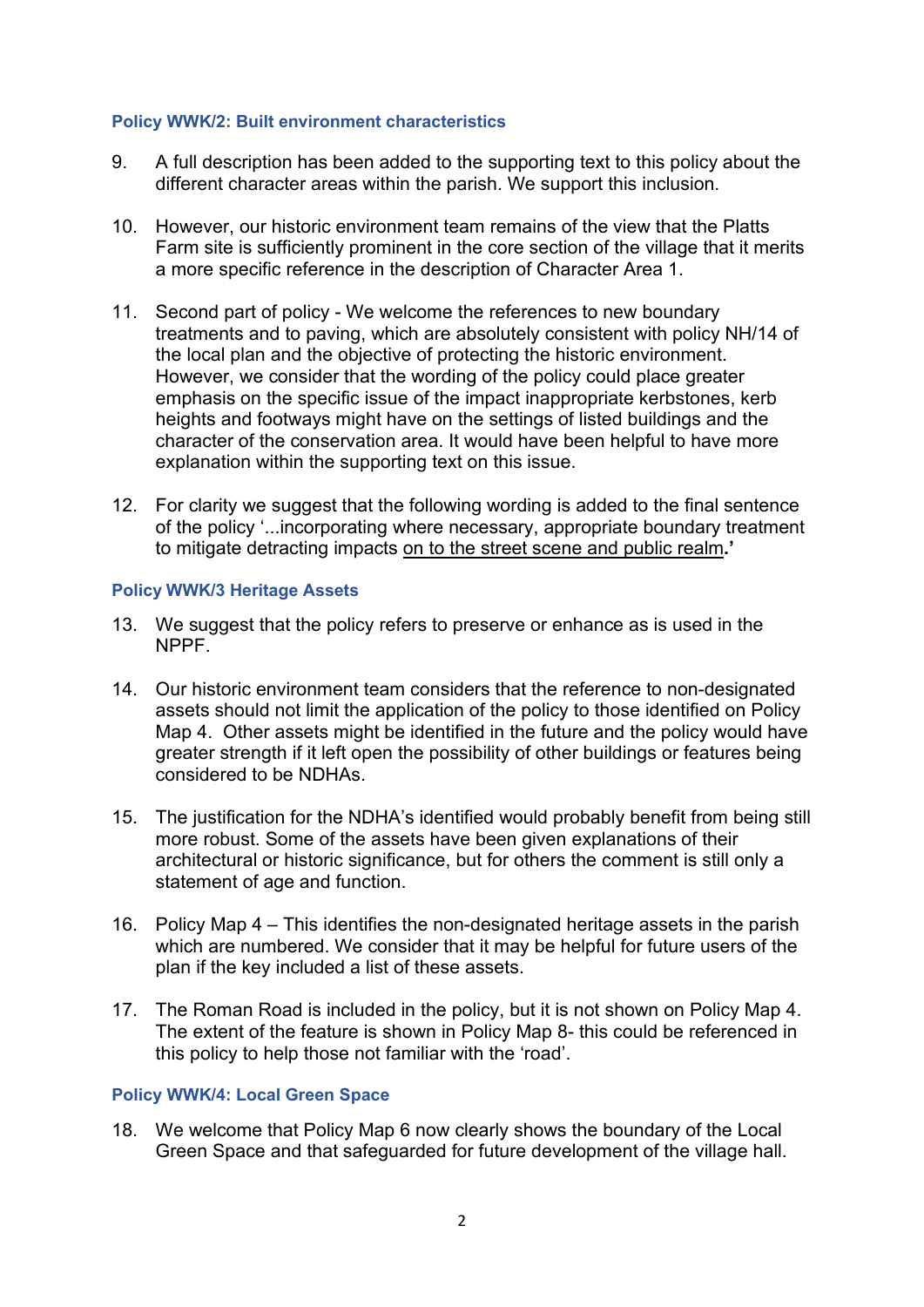#### **Policy WWK/7: Biodiversity and green infrastructure**

- 19. Paragraph 4.76 The council's ecologist has indicated that species rich and /or important hedgerows can be referred to as Habitats of Principal Importance under S41 of the Natural Environment and Rural Communities Act 2006. We see this as a minor amendment outside the Basic Conditions.
- 20. We welcome that the terms used in the earlier version of this policy have now been defined in the glossary. As regards 'notable trees 'the council's ecologist has checked the Ancient Trees Inventory and there do not appear to be any veteran trees logged in West Wickham as is suggested in paragraph 4.77.
- 21. Paragraph 4.81 Within this supporting text mention could be made to the new Environment Act 2021 which makes 10% biodiversity net gain mandatory on all developments from November 2023. In February 2022 SCDC adopted the Biodiversity Supplementary Planning Document and it would be useful to reference this in the Plan to provide support to the delivery of Policy WWK/7
- 22. Second section of policy We suggest that in the first sentence 'them 'is changed to the identified asset or similar for clarity. Also, within this sentence the term 'substantially outweigh' should be defined so that a development management officer would know how to determine a planning application using this policy.

## **Policy WWK/8: Access to the countryside**

23. We suggest that there needs to be an indication of what scale of development proposals would need to take account of this policy – as currently written it would expect all development including extensions. Should it be only those above a certain size? We would also suggest that it should perhaps relate to the development of new dwellings because they would result in potential increased usage.

#### **Policy WWK/9: Delivering smaller homes in West Wickham**

- 24. Figure 34 shows the number of bedrooms in dwellings sold within the parish indicating there were none sold that were one bedroomed. As there are no one bedroomed dwellings in the parish as is explained in paragraph 4.93 we consider that the graph could highlight that such dwellings have not been available as an option. We see this as a matter that could be addressed in the Plan without impacting on the Basic Conditions.
- 25. We would suggest in the second part of the policy that rather than '… through reference to…' the following words are added '… through having regard to...'.

#### **Policy WWK/11: The Village Hall site**

26. It is noted that Policy WWK/11 covers the area identified in red on Policy Map 11 and that it does not include the existing recreation space which is designated Local Green Space in Policy WWK/4. On this basis it is presumed that criterion a) does not apply? Further, does "adjacent to the existing Village Hall" mean only that area identified in red?